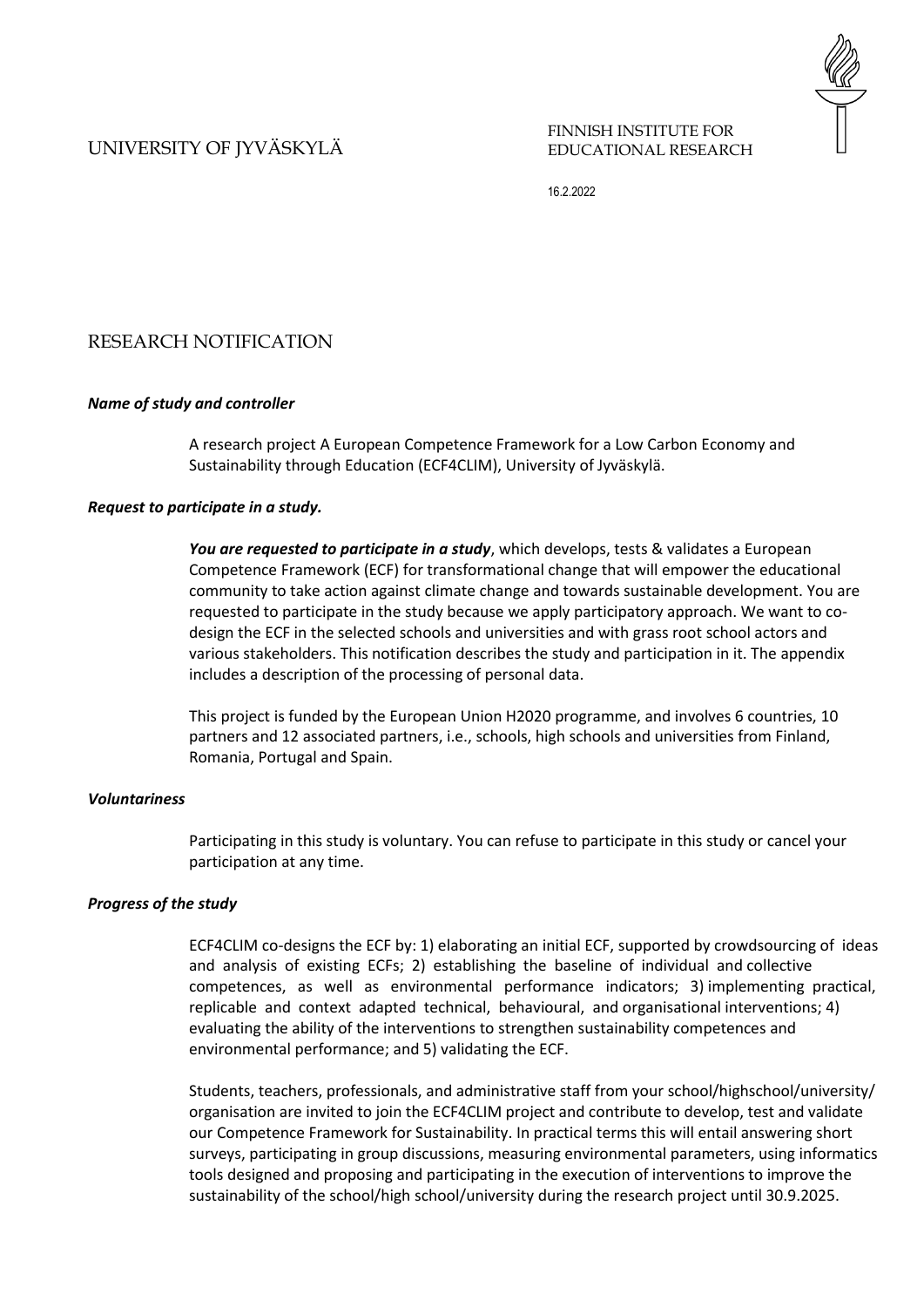Data generated by the project will only be used for academic purposes and will be strictly confidential. Personal data will never be used in a pejorative way, as our goal is to promote responsible and sustainable behaviours.

### *Research results and their announcement*

We inform participants about the progress of the research during the study.

The results of the study will be reported to the European Commission. The study will be used in scientific publications. The research results will be published in media.

## *Insurance coverage of research subjects*

*The staff and activities of the University of Jyväskylä are covered by insurance. The coverage includes insurance against treatment injury, liability insurance and voluntary accident insurance. During the study, research participants (test persons) are insured against accidents, damages and injuries caused by an external cause. Accident insurance is valid during physical tests and journeys immediately related to the research. In addition to accidents, the insurance covers muscle or tendon sprains that are the direct result of a specific one-time exertion and movement and for which medical care has been delivered within 14 days from the injury. Compensation will be paid for a period that covers, at the most, six weeks from the date of the injury. Surgical operations and magnetic resonance imaging are not compensated for as treatment for a sprain caused by exertion and movement.*

## *Contact details for obtaining additional information*

ECF4CLIM-team in the Finnish Institute for Educational Research, University of Jyväskylä

Hannu Heikkinen Professor hannu.l.t.heikkinen@jyu.fi

Niina Mykrä Postdoctoral researcher [niina.p.mykra@jyu.fi](mailto:niina.p.mykra@jyu.fi) +358 46 9213 690

ECF4CLIM-project: <https://ktl.jyu.fi/en/research/esse/ecf4clim> Terhi Nokkala Senior Researcher terhi.p.nokkala@jyu.fi

Anna Lehtonen Postdoctoral researcher [anna.e.lehtonen@jyu.fi](mailto:anna.e.lehtonen@jyu.fi) +358 40 5403 821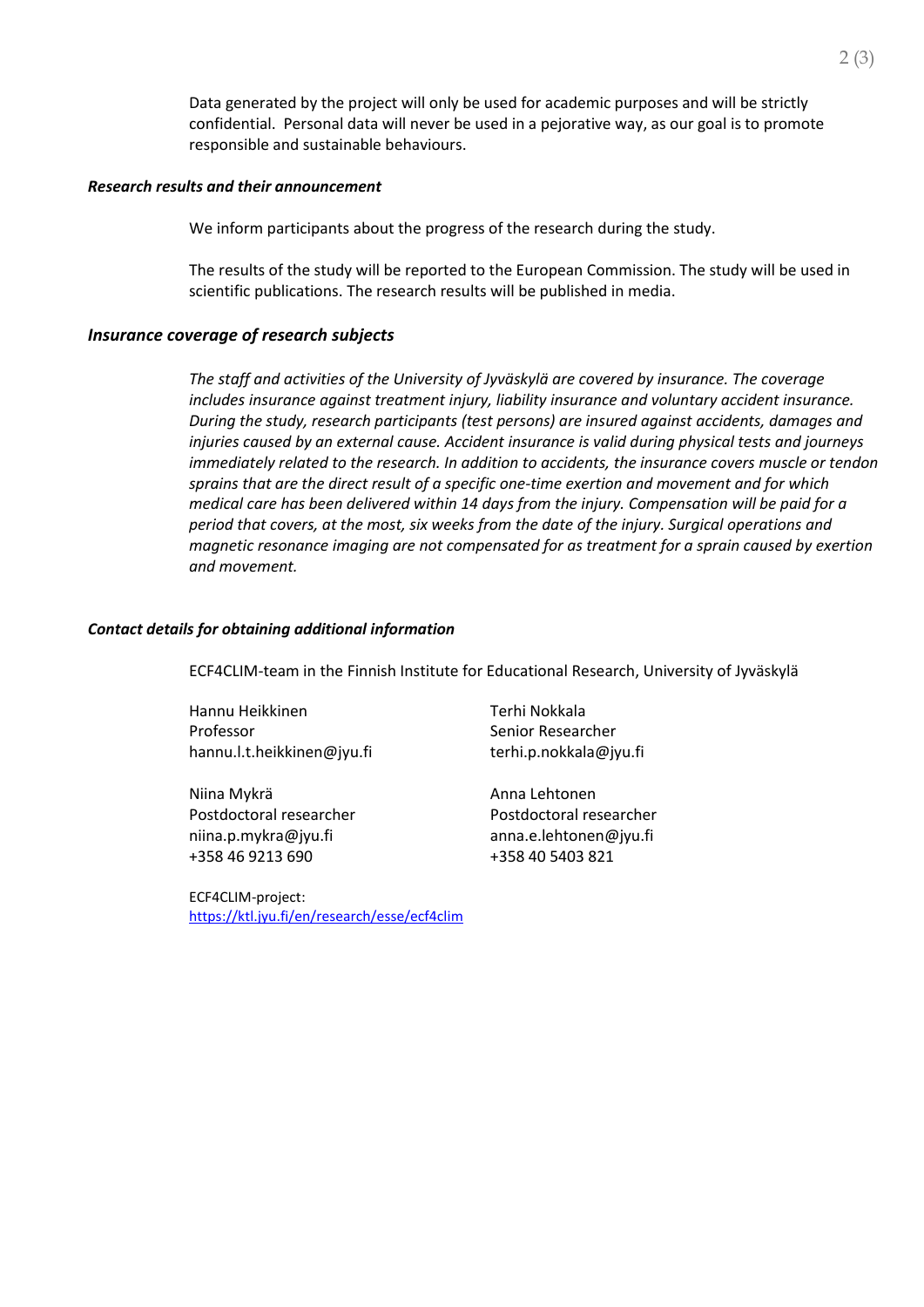# CONSENT TO SCIENTIFIC RESEARCH AND PROCESSING PERSONAL DATA

By signing this consent name in print or electronic declaration, I agree to participate in the research project ECF4CLIM, conducted by University of Jyväskylä and coordinated by CIEMAT (Spain).

- 1. I have read the research information sheet and obtained sufficient knowledge about the study and the processing of my personal data.
- 2. My participation in this study is voluntary. I have the right, at any time during the study and without giving any reasons, to cancel my participation in the study. Cancelling my participation will not result in any negative consequences for me.
- 3. Participation involves being interviewed by researchers and answering short surveys, participating in group discussions, measuring environmental parameters, using informatics tools and proposing and participating in any other activities to improve the competences on sustainability of the school/high school/university. I allow the researchers to take notes during the interviews. My answers and personal information, including possible video and audio recordings, will be strictly confidential. I will not be identified by name in the research materials generated by the project.
- 4. I have the right not to answer questions. I have the right to withdraw from the research activities
- 5. I have been given the explicit guarantee that the researcher will not identify me by name in any report, that my confidentiality as a participant in this study remains secure. Personal data will be processed in full compliance with the European Data Protection Regulation.
- 6. For any concern related to data protection, the data controller may be contacted at Jyväskylän yliopisto (email) with copy to the Data Protection Officer ([dpd@ciemat.es](mailto:dpd@ciemat.es))
- 7. I have carefully read and fully understood the points and statements of this form. All my questions were answered to my satisfaction and I voluntarily agree to participate in this study.

By signing this consent form, I confirm that I will participate in the study, that I am a voluntary research subject and give my consent to the aforementioned.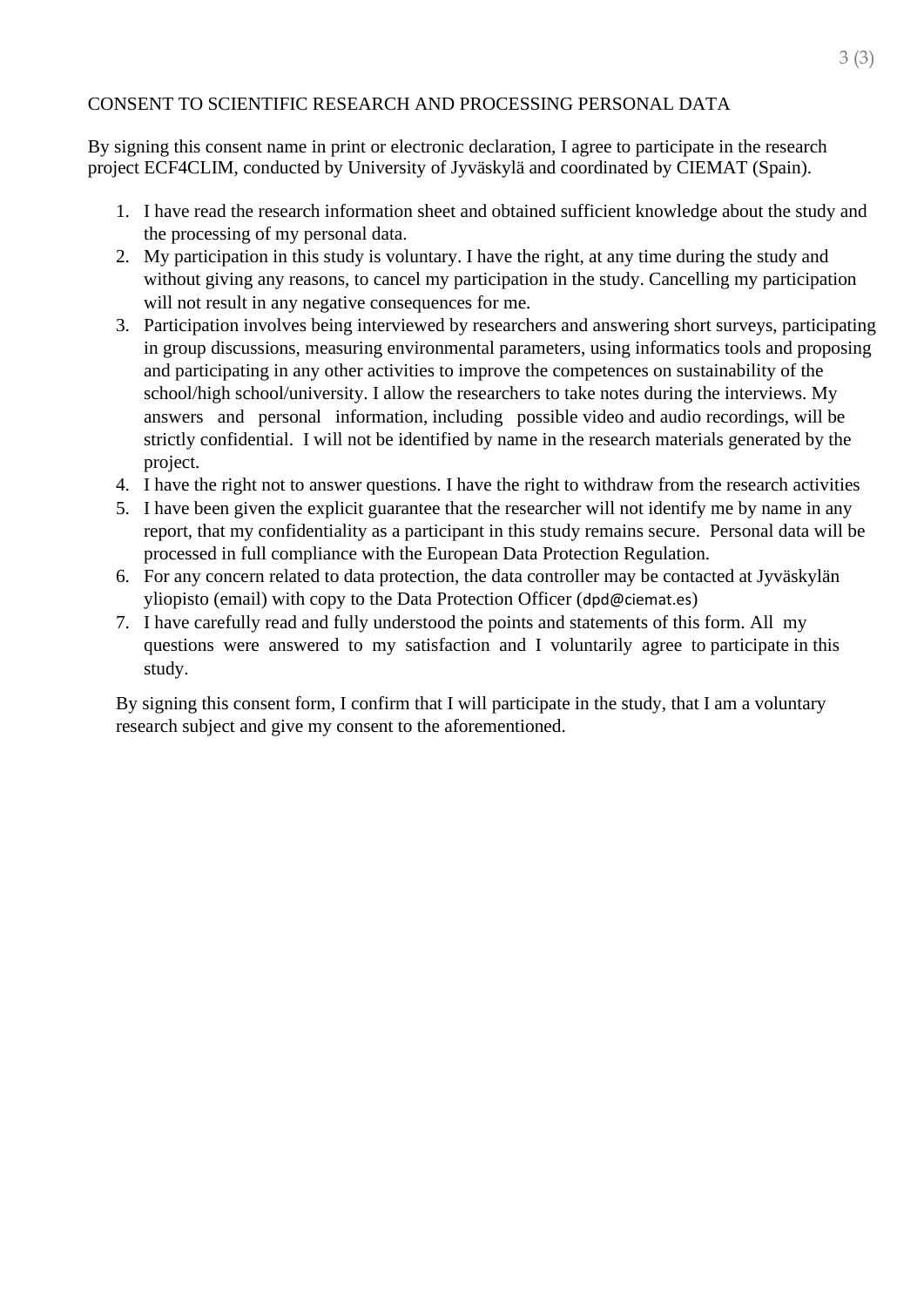# UNIVERSITY OF JYVÄSKYLÄ

FINNISH INSTITUTE FOR EDUCATIONAL RESEARCH

16.2.2022

# *A description of the processing of personal data for scientific research purposes (privacy notice; Articles 13, 14 and 30 of Regulation (EU) 2016/679)*

## 1. **Personal data processed in research project ECF4CLIM**

The projectECF4CLIM develops, tests & validates a European Competence Framework (ECF) for transformational change that will empower the educational community to take action against climate change and towards sustainable development.

The following personal data will be collected from you: name, email address, organisation/ school/university, survey responses, possible recordings, and notes.

This privacy notice has been published on the website of the study, and the electronic surveys and workshop presentations include a direct link to this information.

## **Legal grounds for the processing of personal data for research/archiving purposes**

Processing is necessary for scientific or historical research purposes or statistical purposes, and it is correctly proportional in relation to the goal in accordance with public interest (section 4.1(3) of the Finnish data protection act).

## **Transferring personal data outside the EU/EEA**

During this study, your personal data will not be transferred outside the EU/EEA.

## **Protection of personal data**

In this study, the processing of personal data is based on a proper research plan, and a responsible person has been appointed for the study. Your personal data will only be used and disclosed for purposes of conducting historical or scientific research or for other similar purposes (statistics), and it is otherwise ensured that no data about you is disclosed to unauthorised parties.

## **Prevention of identifiability**

Direct identification data will be removed as a protective measure when generating the data (pseudonymised data, in which case persons can be later identified on the basis of a code or similar data, and new data can be merged with the data)

Research project has project partners: partners from several countries and Finnish National Agency for Education in Finland. When data will be shared with them, it will be anonymised.

> (014) 260 1211 P.O.Box 35 (014) 260 1021 www.jyu.fi

Tel: University of Jyväskylä Fax: FI-40014 University of Jyväskylä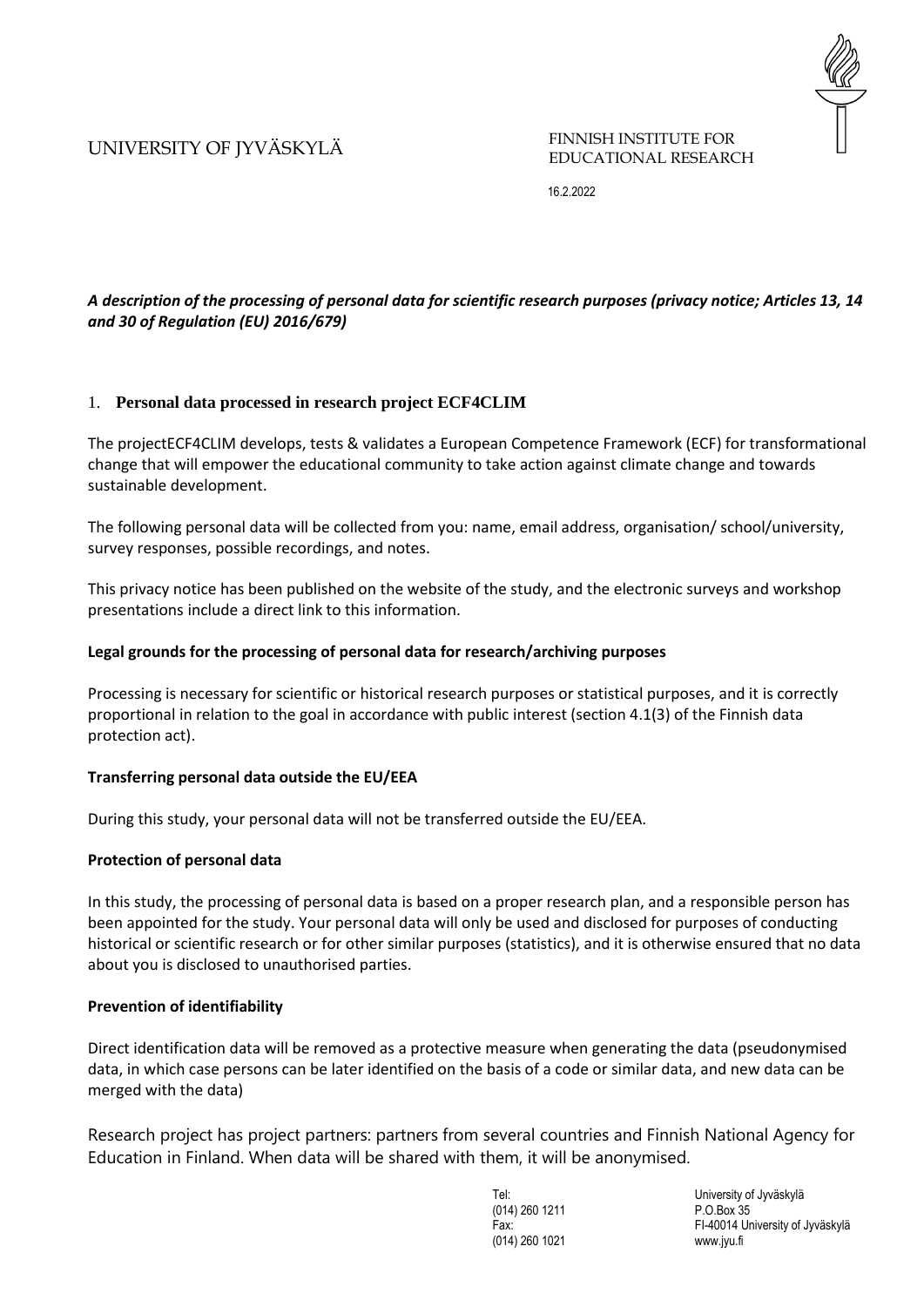## **Personal data used in the study will be protected**

Personal data used in the study will be protected by means of username and password. The Data Protection Ombudsman has been heard regarding the data protection impact assessment (DPIA). The researchers have completed data protection and information security training.

# **The processing of personal data after the study**

The processing of personal data continues only until it is necessary for conducting the research, maximum till 30.9.2025.

The research register will be anonymised, i.e. all identifiers will be fully removed so that no persons can be identified from the data, and no new data can be merged with the data. The research data is offered to the Finnish Social Science Data Archive, where datasets are available for research, teaching and study.

# **Controller and researchers**

# **Rekisterinpitäjä ja tutkimuksen tekijät**

## **The controller for this study is:**

University of Jyväskylä, Seminaarinkatu 15, P.O. Box 35, 40014 University of Jyväskylä. Tel.: +358 (0)14 260 1211, business ID: 0245894-7.

**Data protection officer of the University of Jyväskylä:** tietosuoja@yu.fi, tel.: +358 (0)40 805 3297.

**Person in charge of the study:** Professor Hannu Heikkinen, puh. +358 50 342 1346, [hannu.l.t.heikkinen@jyu.fi,](mailto:hannu.l.t.heikkinen@jyu.fi) Finnish Institute for Educational Research, PL 35, 40014 University of Jyväskylä.

## **Contact persons and researchers:**

Senior researcher Terhi Nokkala, tel. +358 40 805 4270[, terhi.p.nokkala@jyu.fi,](mailto:terhi.p.nokkala@jyu.fi) Postdoctoral researcher Niina Mykrä, tel. +358 46 9213 690, [niina.p.mykra@jyu.fi,](mailto:niina.p.mykra@jyu.fi) Postdoctoral researcher Anna Lehtonen, tel. +358 40 5403 821[, anna.e.lehtonen@jyu.fi,](mailto:anna.e.lehtonen@jyu.fi) Finnish Institute for Educational Research, PL 35, 40014 University of Jyväskylä

## **Processors of personal data:**

A personal data processor is a person who processes personal data on behalf of the controller, in accordance with instructions given by the controller. In this research, data is collected through eDelphi platform. The data is saved in eDelphi during the research, until it is necessary for conducting the research, maximum till 30.9.2025. University of Jyväskylä has made a a data processing agreement with eDelphi.

# **Rights of data subjects**

# Right to access data (Article 15, GDPR)

You have the right to obtain information about whether your personal data is processed, and which personal data is processed. If required, you can request a copy of the personal data processed.

# Right to have data rectified (Article 16, GDPR)

If there are any inaccuracies or errors in the processing of your personal data, you have the right to request your personal data to be rectified or supplemented.

## Right to have data erased (Article 17, GDPR)

You have the right to request your personal data to be erased in certain situations. However, the right to have data erased does not exist if the erasure prevents the purpose of processing from being fulfilled for scientific research purposes or makes it much more difficult.